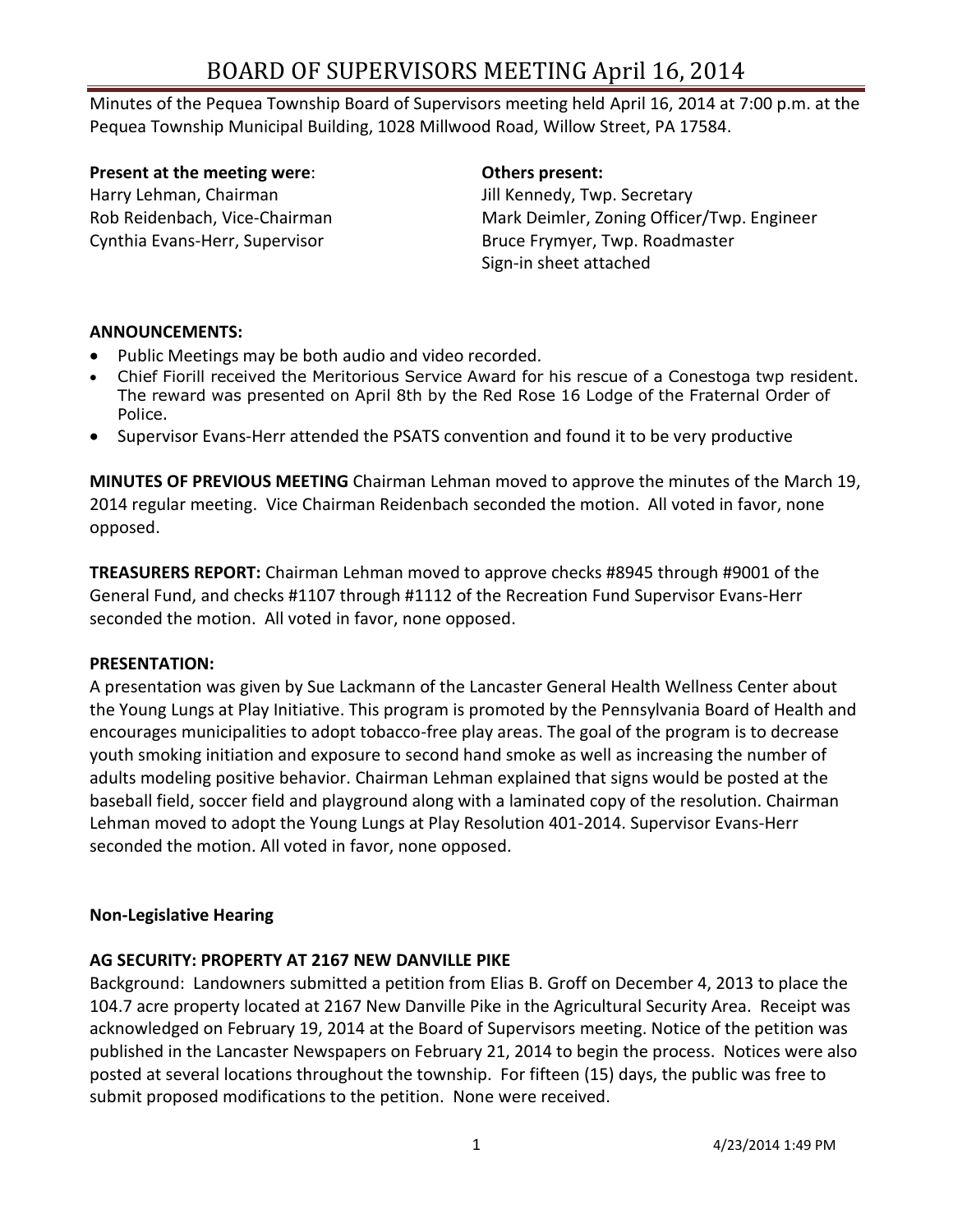# BOARD OF SUPERVISORS MEETING April 16, 2014

The Pequea Township Ag Security Committee reviewed the petition on March 25, 2014 and the Pequea Township Planning Commission met to review the petition on March 26, 2014. An advertisement of the public Hearing was in the Lancaster Newspapers. Notice was also posted and provided to the landowner / petitioner.

#### **PUBLIC COMMENTS:** None

1. **Resolution # 402-2014** to adopt the approximately 104.7 acre farm located at 2167 New Danville Pike into the Agricultural Security area – Supervisor Evans-Herr moved to adopt **Resolution # 402-2014** for the approximately 104.7 acre farm located at 2167 New Danville Pike owned by Elias Groff to be included in the Agricultural Security Area. Vice Chairman Reidenbach seconded the motion. All voted in favor, none opposed.

#### **Hearing closed**

## **STORMWATER MANAGEMENT ORDINANCE:**

 Notice has been properly advertised and a copy of the proposed Ordinance for Stormwater Management has been made available at the Township office as well as at the *Lancaster Newspapers, Inc.* office.

#### **PUBLIC COMMENTS ON THE PROPOSED ORDINANCE**: None

1. **Ordinance # 179-2014** to adopt the Stormwater Management Ordinance as mandated by the state of Pennsylvania. Chairman Lehman moved to pass **Ordinance #179-2014** Supervisor Evans-Herr seconded the motion. All voted in favor, none opposed.

#### **Hearing Closed**

#### **OLD BUSINESS**:

.

1. Millwood Road Industrial Park Road Dedication – Tabled until the next Board of Supervisors Meeting May 21, 2014

#### **NEW BUSINESS:**

- **1.** Pipitone Appeal- Consideration of Township intervening to monitor appeal on behalf of the township - Chairman Lehman moved to authorize the solicitor to file a notice of intervention on behalf of the township in the appeal of Nathan and Lynare Pipitone. Supervisor Evans-Herr seconded the motion. All voted in favor, none opposed.
- **2.** Corn Wagon/PADOT Indemnification/Maintenance Agreement for Proposed Storm Sewer and Flashing Beacon - Execution of PADOT Permit Application Authorization for Proposed Storm Sewer (Form M-950AA) and Signal Installation (TE-952) Property Maintenance Code – Attorney Mark Stanley presented the authorization and the agreement for the maintenance of the facilities. He indicated that a deed reference needed to be added to front cover of the agreement. Chairman Lehman moved to authorize the signing of the installation and maintenance agreement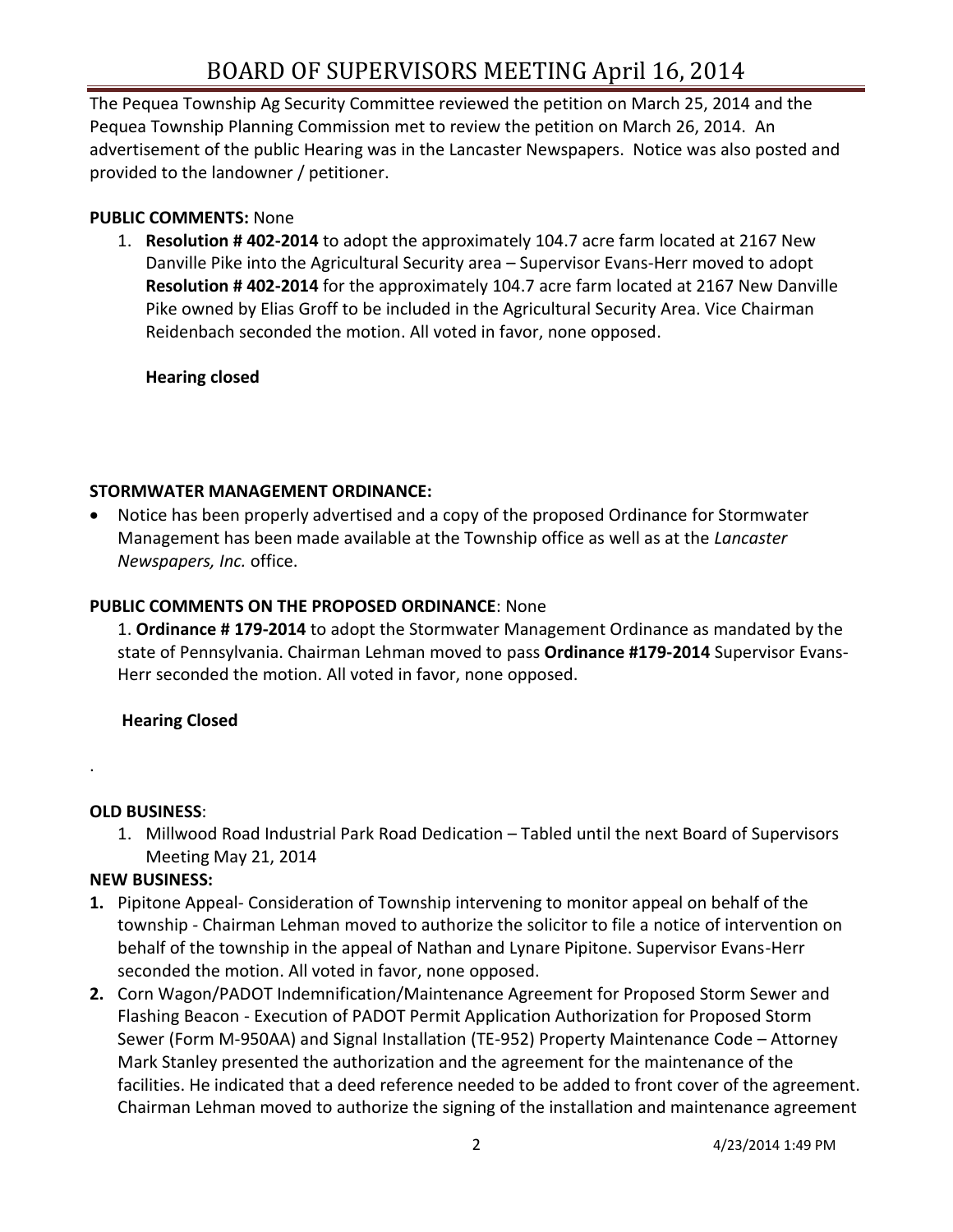and PennDOT form 950-AA. Supervisor Evans-Herr seconded the motion. All voted in favor, none opposed.

- **3.** Property Maintenance Code Chairman Lehman moved to have the secretary with the help of the solicitor advertise for the hearing to establish a new property maintenance code and an ordinance hearing to be held on May 21, 2014 at7pm. Supervisor Evans-Herr seconded the motion. Supervisor Evans-Herr felt that the township should have a copy of the 2009 Code which will be referenced in the proposed ordinance on file and available at the township building. Chairman Lehman agreed. The Zoning Officer will be sure that a copy is given to the township. Jackie Johns was granted permission to comment and indicated that she was concerned with the ambiguity of the language in the ordinance. She requested a summary to make the information more easily accessible to residents.
- **4.** Discuss the merits of requesting the Zoning Officer and the Solicitor to provide a draft Rental Ordinance. Chairman Lehman stated that he would like to readdress the creation of a rental ordinance next year. Supervisor Evans-Herr wanted to postpone the item and have it added on the January agenda. Vice Chairman Reidenbach stated he was against it at this time but would be open to revisiting the issue in the future. Chairman Lehman stated that the item should be tabled until further notice.
- **5. Resolution 403-2014** Stormwater Management Fees. The Zoning Officer explained that this fee schedule will facilitate collection of funds for stormwater management permits. Chairman Lehman moved to approve **Resolution 403-2014** The Board of Supervisors of the Township had adopted on the  $16<sup>th</sup>$  day of April, 2014 adopted Ordinance number 179-2014, which is a new comprehensive Stormwater Management Ordinance for the Township. The SWMO specifically allows the Board of Supervisors from time, to time, by Resolution, to establish certain fees and deposits for the purpose of administering and implementing the terms and conditions of said SWMO. Vice Chairman Reidenbach seconded the motion. All voted in favor, none opposed.
- **6.** Time Line for Zoning Rewrite The Zoning Officer suggested that the advertised meeting dates of the Planning Commission could be used for discussion about the Zoning Rewrite. He also indicated that the Board of Supervisors could be present at the meetings. Chairman Lehman moved to begin the zoning rewrite process with the Planning Commission beginning in May 2014. Vice Chairman Reidenbach seconded the motion. All voted in favor, none opposed.
- **7.** Award Bid Radcliff Road Cold in Place Recycling and Wearing The Roadmaster explained the project. Chairman Lehman moved to award the bid to Recon Construction Services, Incorporated for Cold in Place recycling from Baumgardner Road to a point 3,784 feet south on Radcliff Road in the amount of \$72,798.30. Vice Chairman Reidenbach seconded the motion. All voted in favor, none opposed. Chairman Lehman then moved to award the bid to Long's Asphalt for a wearing course from Baumgardner Road to a point 3,784 feet south on Radcliff Road in the amount of \$71,344.00. Vice Chairman Reidenbach seconded the motion. All voted in favor, none opposed.
- **8.** Award Bid Indian Hill Road Base Repair Wearing The Roadmaster explained the project. Chairman Lehman moved to award the bid for 4 inch base repair including a 25mm base course from RT 322 to Mount Hope School Road on Indian Hill Road to Long's Asphalt Incorporated in the amount of \$32,384.00. Vice Chairman Reidenbach seconded the motion. All voted in favor, none opposed.
- **9.** Award Bid Long Lane Acres East & West, Whipporwill Drive Microsurfacing Wearing The Roadmaster explained the project. Chairman Lehman moved to award the bid for approximately 8,990 square yards of street microsurfacing double application, Type A with an expected total of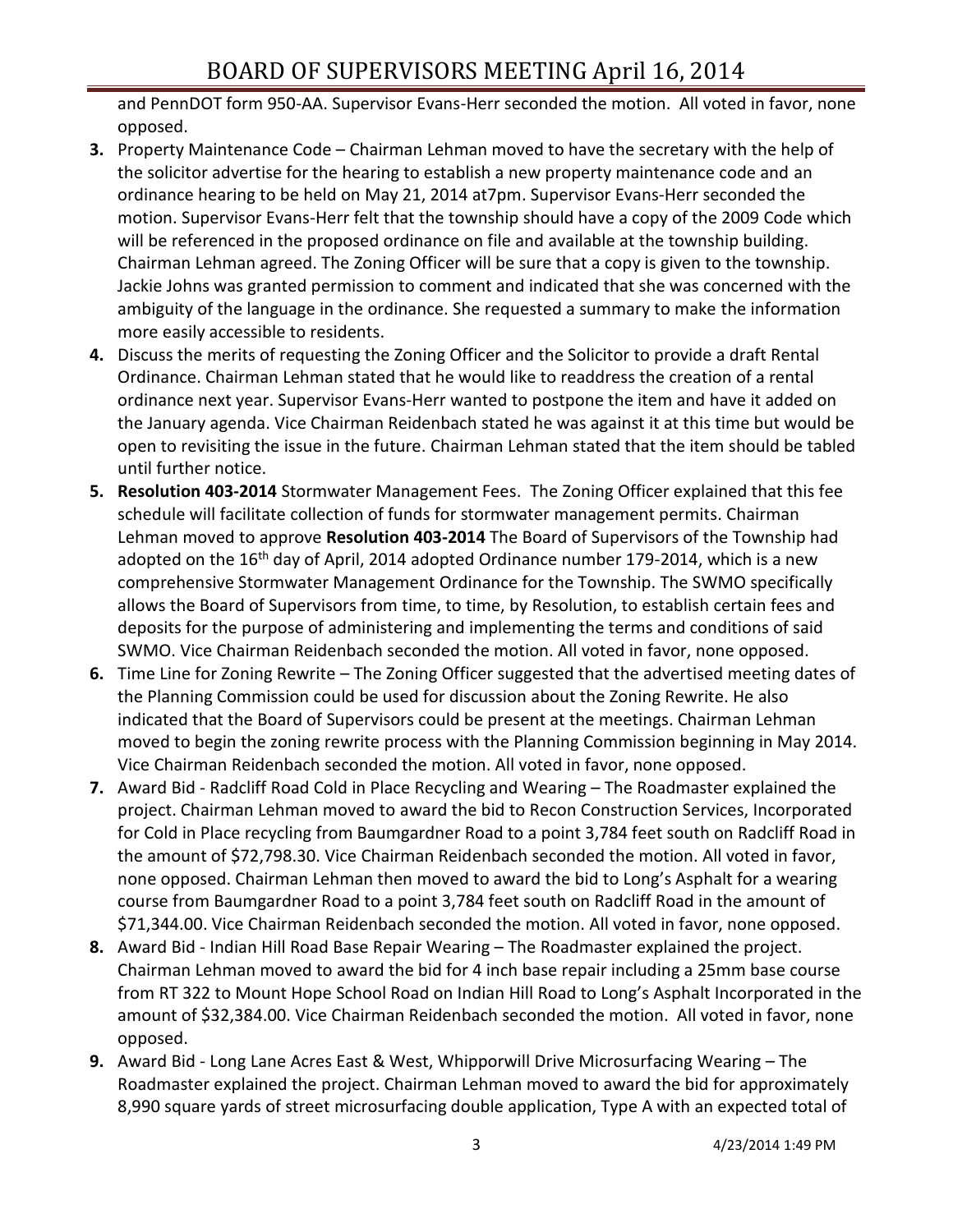## BOARD OF SUPERVISORS MEETING April 16, 2014

material application rate of 32 pounds per square yard minimum on Long Lane Acres East and West and Whipporwill Drive to Asphalt Maintenance Solutions in the amount of \$23,284.10. Vice Chairman Reidenbach seconded the motion. All voted in favor, none opposed.

- 10. Award Bid Short Lane and Second Lock Road Seal Coating Wearing The Roadmaster explained the project. Chairman Lehman moved to award the bid for Seal Coat with wash number 8 stone per PennDOT publication 408 Sec 470 for Second Lock Road from Bean Road to terminus Short Lane from 324 to terminus to Asphalt Maintenance Solutions in the amount of \$12,506.25. Vice Chairman Reidenbach seconded the motion. All voted in favor, none opposed.
- 11. Resolution 404-2014 Public Comments Chairman Lehman explained the proposed resolution. Jackie Johns explained PSATS position of public comments. Chairman Lehman read a passage from the Municipal Supervisor's Handbook. Chairman Lehman moved to adopt Resolution 404-2014 Vice Chairman Reidenbach seconded the motion. Chairman Lehman and Vice Chairman voted in favor, Supervisior Evans-Herr voted nay.

#### PUBLIC COMMENT (items not on the agenda)

Thomas Haas asked for a definition on "monitor appeal". He was encouraged to consult the Municipal Planning Code which contains a detailed explanation.

#### **DEPARTMENTAL REPORTS:**

Road Crew -Report on file.

Zoning/Code Officer -Report on file.

Southern Regional Police Department - March Monthly Report is on the table.

Southern Regional Police Commission -March Meeting Minutes are on the table.

Southern Lancaster County Inter-Municipal Council - Vice Chairman Reidenbach stated that the Council will meet in May.

Emergency Management Coordinator - Working with Martic to get MOU signed

PEQUEA TOWNSHIP ZONING HEARING BOARD-No Hearing in April.

#### **ADVISORY BOARD REPORTS:**

Pequea Township Planning Commission - Meeting held March 26, 2014. Pequea Township Park & Recreation Board - Meeting held March 12, 2014.

MEETING ADJOURNED at 8:32 p.m.

Respectfully submitted,

Jill Kennedy, Township Secretary